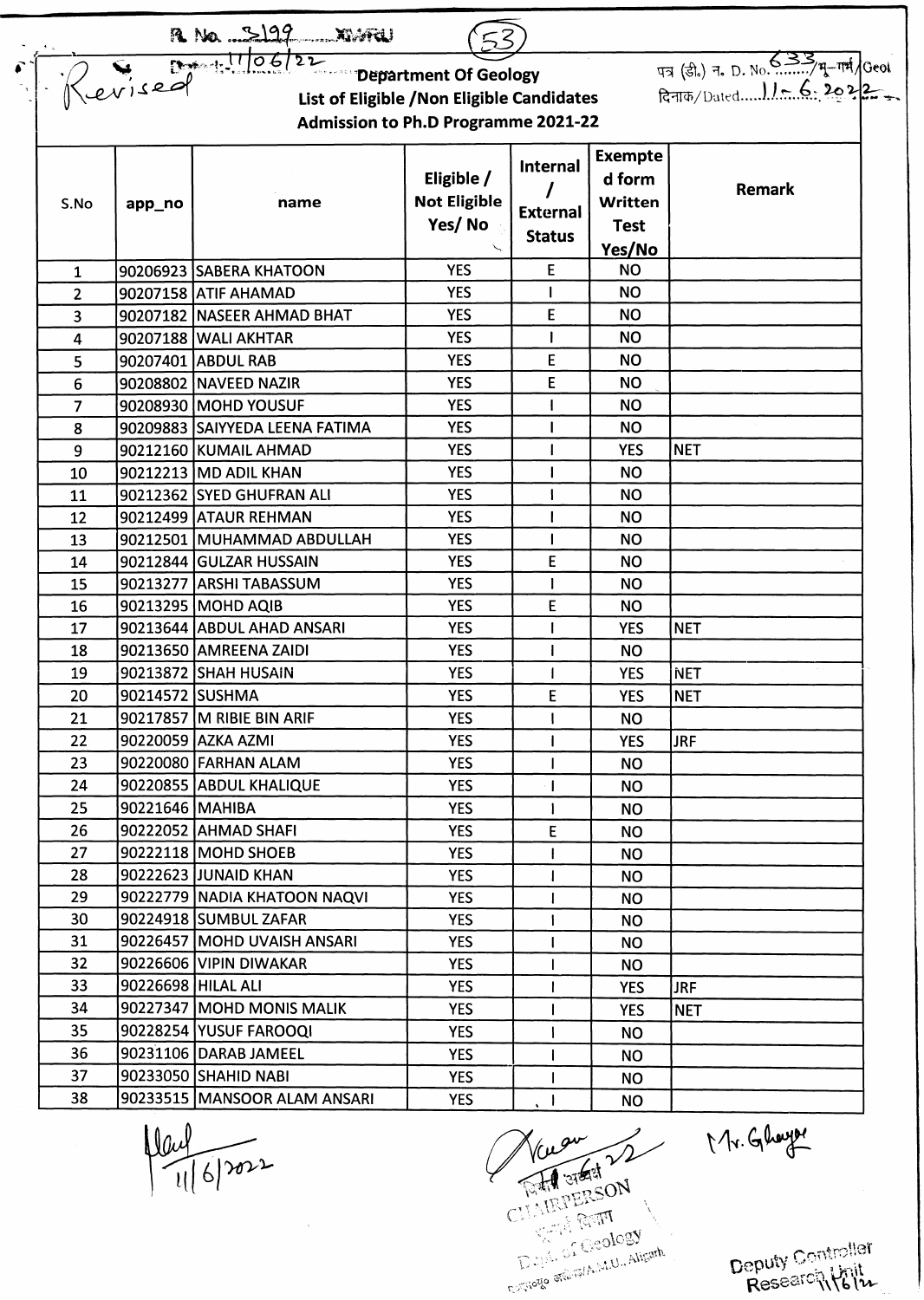|        |           |                              |                     |                 | <b>Exempted</b>       |                           |
|--------|-----------|------------------------------|---------------------|-----------------|-----------------------|---------------------------|
|        |           |                              | Eligible /          | <b>Internal</b> | form                  |                           |
| l-S.No | app_no    | name                         | <b>Not Eligible</b> |                 | Written               | Remark                    |
|        |           |                              | Yes/No              | <b>External</b> | <b>Test</b>           |                           |
|        |           |                              |                     | <b>Status</b>   | Yes/No                |                           |
| 39     | 90235580  | <b>MOHD GULAM NAVI</b>       | <b>YES</b>          | E               | <b>YES</b>            | <b>JRF</b>                |
| 40     | 90236373  | <b>SAYEM IRSHAD</b>          | <b>YES</b>          | $\mathbf{I}$    | <b>NO</b>             |                           |
| 41     | 90236922  | <b>MOHAMMAD ANAS</b>         | <b>YES</b>          | $\mathbf{I}$    | <b>NO</b>             |                           |
| 42     | 90237594  | <b>ZEBA KHANAM</b>           | <b>YES</b>          |                 | <b>NO</b>             |                           |
| 43     | 90238886  | <b>MOHD SHOEB</b>            | <b>YES</b>          | $\mathbf{I}$    | <b>NO</b>             |                           |
| 44     | 90240823  | <b>MD SHADAB HAIDER</b>      | <b>YES</b>          | E               | <b>NO</b>             |                           |
| 45     | 90241382  | <b>ASGAR HOSSAIN</b>         | <b>YES</b>          | E               | <b>NO</b>             |                           |
| 46     | 90242030  | MD. MODASSIR REYAZ           | <b>YES</b>          | E               | <b>NO</b>             |                           |
| 47     | 90242057  | <b>AFREEN NISHA</b>          | <b>YES</b>          |                 | <b>NO</b>             |                           |
| 48     | 90242159  | <b>ATHER BAIG</b>            | <b>YES</b>          |                 | <b>NO</b>             |                           |
| 49     | 90243166  | <b>MD AFZAL KHAN</b>         | <b>YES</b>          |                 | <b>NO</b>             |                           |
| 50     | 90243538  | <b>AANISA RASOOL</b>         | <b>YES</b>          | E               | <b>NO</b>             |                           |
| 51     | 90243932  | <b>SYED BILAL HASSAN</b>     | <b>YES</b>          |                 | <b>NO</b>             |                           |
| 52     | 90244605  | <b>UMAIR RASHID</b>          | <b>YES</b>          |                 | <b>NO</b>             |                           |
| 53     | 90244609  | <b>MOHD KASHIF</b>           | <b>YES</b>          |                 | <b>NO</b>             |                           |
| 54     | 90245602  | <b>SULTAN AZEEM</b>          | <b>YES</b>          | E               | <b>YES</b>            | <b>JRF</b>                |
| 55     | 90247181  | RASHMIRANI PATRA             | <b>YES</b>          | E               | <b>NO</b>             |                           |
| 56     | 90247491  | SHOAIB ASHRAF HAFIZ          | <b>YES</b>          |                 | <b>NO</b>             |                           |
| 57     | 90249167  | <b>SYED SALMAN AHMAD</b>     | <b>YES</b>          |                 | <b>NO</b>             | $\sim$                    |
| 58     | 90249289  | <b>SHAIBAN</b>               | <b>NO</b>           |                 | $\tilde{\phantom{a}}$ | Pursuing M.Sc. In 2022    |
| 59     | 90249420  | <b>HAMMAD ZUBAIR</b>         | <b>YES</b>          |                 | <b>YES</b>            | <b>GATE</b>               |
| 60     | 90249497  | <b>ABDUL QUADEER</b>         | <b>YES</b>          | $\mathbf{I}$    | <b>NO</b>             |                           |
| 61     | 90249704  | <b>FAYEZA BATOOL</b>         | <b>YES</b>          | ł               | <b>YES</b>            | <b>NET</b>                |
| 62     | 90249772  | AFIFA ALAM ANSARI            | <b>YES</b>          |                 | <b>YES</b>            | <b>NET</b>                |
| 63     | 90252005  | <b>NAHEED FATIMA</b>         | <b>YES</b>          |                 | <b>NO</b>             |                           |
| 64     | 90252089  | MOHD IMRAN                   | <b>YES</b>          | E               | <b>YES</b>            | <b>JRF</b>                |
| 65     | 90252525  | <b>SHARIB ISLAM</b>          | <b>YES</b>          | $\mathbf{I}$    | <b>YES</b>            | <b>GATE</b>               |
| 66     | 90253047  | <b>ASRA MAQSOOD</b>          | <b>YES</b>          | E               | <b>NO</b>             |                           |
| 67     | 90253497  | <b>MO ZAID</b>               | <b>YES</b>          |                 | <b>YES</b>            | <b>GATE</b>               |
| 68     | 90254539  | NAIYAR IMAM                  | <b>YES</b>          | $E$ .           | <b>NO</b>             |                           |
| 69     | 90255400  | <b>MOHAMMAD SHAKEB</b>       | <b>YES</b>          | E               | <b>NO</b>             |                           |
| 70     | 90258387  | MOHD AZIM                    | <b>YES</b>          |                 | <b>NO</b>             |                           |
| 71     | 90268667  | <b>MD SHAIBAZ KHAN</b>       | <b>YES</b>          |                 | <b>NO</b>             |                           |
| 72     | 90290895  | <b>ALI HARIS</b>             | <b>YES</b>          |                 | <b>NO</b>             |                           |
| 73     | 90296367  | <b>ESHAN BASHIR RESHI</b>    | <b>YES</b>          | E               | NO.                   |                           |
| 74     | 90297627  | <b>GUFRAN AHMAD</b>          | <b>YES</b>          | $\mathsf E$     | <b>NO</b>             |                           |
| 75     | 90299772  | <b>ABUZAR KAMAL</b>          | <b>YES</b>          | E               | <b>NO</b>             |                           |
| 76     | 190300866 | <b>SANJAY RAJENDRA YADAV</b> | <b>NO</b>           | $\blacksquare$  | $\blacksquare$        | Master's in Other Subject |
| 77     | 90303771  | <b>SHAH ALAM KHAN</b>        | <b>YES</b>          | $\mathbf{I}$    | <b>NO</b>             |                           |
| 78     | 90311489  | <b>NAUSHAD MIAN</b>          | <b>YES</b>          | E               | <b>NO</b>             |                           |

Naved

 $\sim$ 

 $\alpha$ 

 $\frac{V(\mu\alpha)}{1-6\pi^{2}}$  $\mathbf{t}$